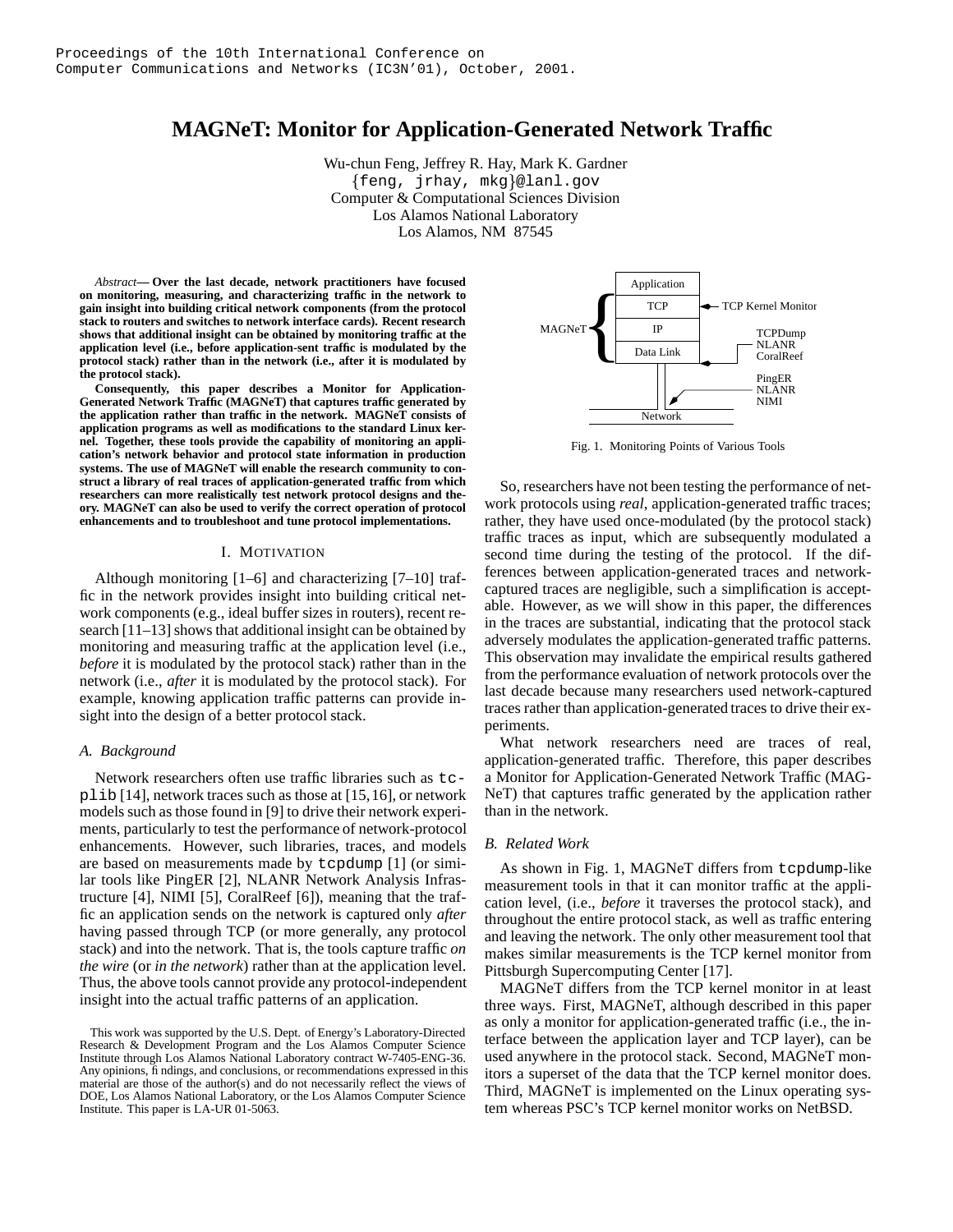# II. SOFTWARE ARCHITECTURE

Developing MAGNeT presents two design challenges. First is the issue of accurate time measurement. MAGNeT uses the CPU cycle counter available in modern microprocessors to record timestamps with cycle-level granularity. This functionality relies on code in the architecture-specific Linux code base but should be present on most Linux platforms.

The second, and more difficult, challenge requires that MAGNeT run on machines in a production environment in order to obtain realistic application-traffic traces. Hence, MAG-NeT must incur minimal overhead so that the end user is not impacted and so that the application-generated traffic stream is not adversely perturbed. This latter consideration requires that any processing or filtering of the captured data be performed off-line; reducing or filtering the data in real-time not only adds an intolerable performance overhead but also adversely perturbs the application-generated traffic stream.

We address these design issues in our MAGNeT software distribution<sup>1</sup>, which consists of several user-application programs as well as modifications to the Linux kernel. The primary functionality of MAGNeT is contained in a patch to the Linux kernel. The patch creates a circular buffer in kernel memory and places calls throughout the networking stack to record appropriate information as data traverses the stack. A user-space program periodically empties this kernel buffer, saving the binary data to the disk. For post-processing the data, a set of data-analysis tools translates the binary data into machine- and human-readable form. Finally, a library of scripts to enable automated data collection from a set of hosts completes the MAGNeT package.

Fig. 2 illustrates the operation and dataflow of MAGNeT at a high level. Unmodified applications (that run on the test system) periodically make send() and recv() system calls to send and receive network traffic. These calls eventually make use of TCP, IP, or other network protocols in the kernel to transfer data on the network. For systems running MAGNeT, each time a send(), recv(), or network protocol call is made, an accompanying call is made to magnet-add(). This procedure saves relevant data to a circular buffer in kernel space, which is then saved to disk by the user-level application program magnet-read. The details of each of these steps is discussed below.

# *A. MAGNeT in Kernel Space*

The MAGNeT kernel patch adds several functions to the Linux 2.4 kernel. The function magnet add() adds a data point to a circular buffer that is guaranteed to always be in kernel memory. This function can be called virtually anywhere in the protocol stack; it is optimized so that each instrumentation call uses as few resources as possible. In addition, a new /proc item is added to the file space at /proc/net/magnet. This file may be read by any user to determine the current state and parameters of the MAGNeT kernel code.



Fig. 2. Overview of MAGNeT Operation

struct magnet\_data { void \*sockid; unsigned long long timestamp; unsigned int event; int size; union magnet ext data data; }; /\* struct magnet data \*/

Fig. 3. The MAGNeT Instrumentation Record

#### A.1 Instrumentation Record

Fig. 3 shows the MAGNeT instrumentation record, the data structure that magnet add() addsto the kernel buffer at each instrumentation point. sockid is a unique identifier for each connection stream, thus giving MAGNeT a way to separate data traces into individual streams while protecting the privacy of the application and user. The timestamp field is a CPU cycle counter that is used to synchronize MAGNeT events. Valid values for the event field (e.g., MAGNET IP SEND) indicate the type of event a particular record refers to. size contains the number of bytes transferred during a specific event. The data field (a optional field selected at kernel compile time) is a union of various structures in which information specific to particular protocols can be stored. This field provides a mechanism for MAGNeT to record protocol state information along with event transitions.

## A.2 Instrumented Events

The MAGNeT kernel patch instruments the general sockethandling code, the TCP layer, and the IP layer. Other protocols can be easily instrumented by adding new MAGNeT event codes and placing calls to magnet add() at appropriate places in the protocol stack.

There exists a possibility that the space in the fixed-sized, circular kernel buffer may be exhausted before the user-space program is able to read the records it contains. However, MAGNeT will not overwrite any recorded data. This is accomplished by using the timestamp field of the instrumentation record as a synchronization flag between MAGNeT userand kernel- processes. Before writing to a slot in the circular buffer, the MAGNeT kernel code checks the value of the timestamp field for that slot. A value other than zero indicates that the slot has not yet been copied to user space and that the kernel buffer is full. In this case, the kernel code increments a count of the number of instrumentation records that

<sup>&</sup>lt;sup>1</sup>The MAGNeT software distribution is currently undergoing alpha testing at LANL. A beta prototype will soon be publicly available from  $http://www.$ lanl.gov/radiant.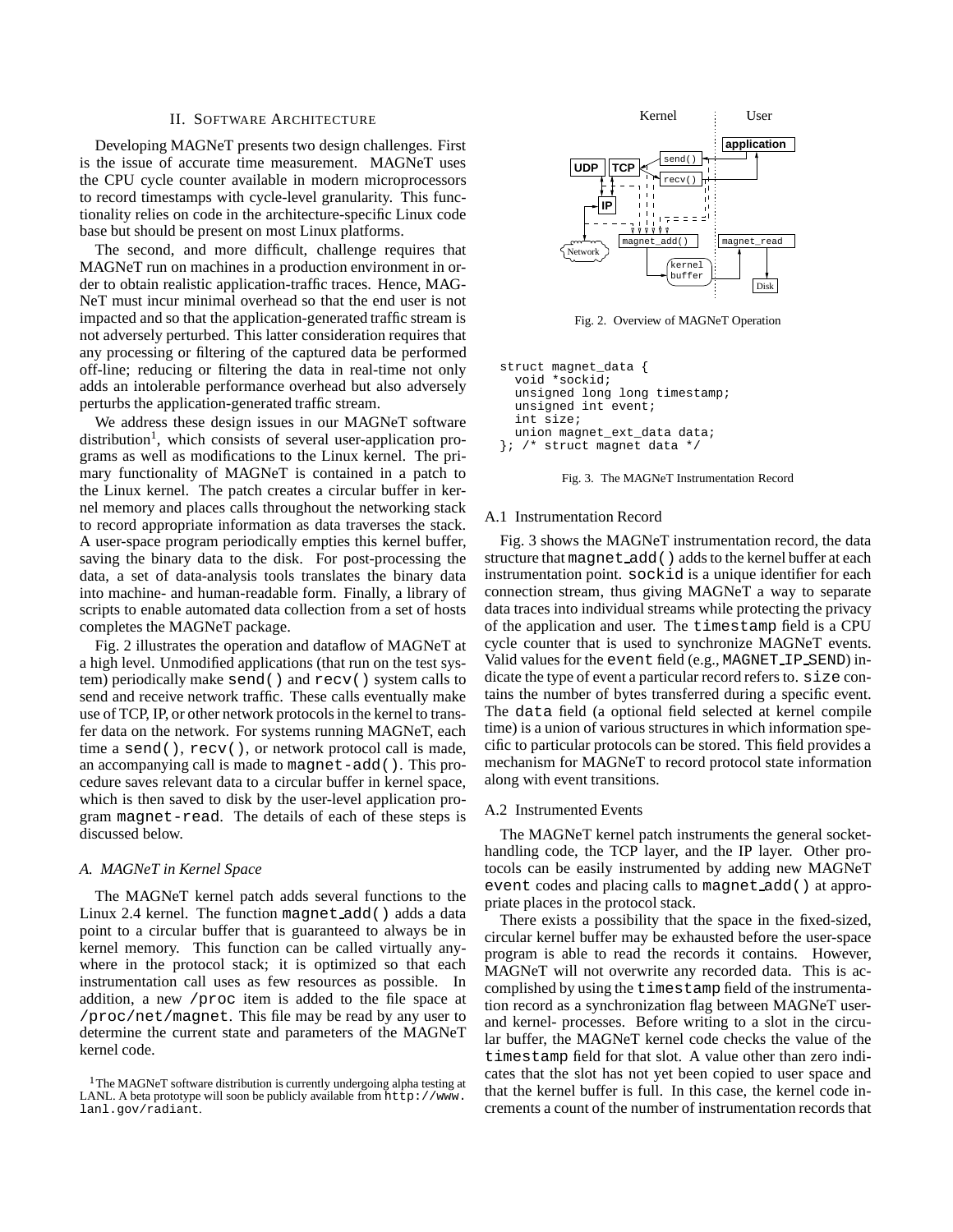could not be written due to the buffer being full. After the userlevel application reads a record from the buffer, it writes a zero to the timestamp field to signal to the kernel that the slot is available. Once buffer space becomes available, the kernel writes a special instrumentation record with an event type of MAGNET LOST and with the size field set to the number of instrumentation records dropped.

Our experience to date indicates that while dropped instrumentation records are possible, they rarely occur during the monitoring of actual users. (See Section III-B.3 for details.)

# *B. MAGNeT in User Space*

The user-level interface to MAGNeT consists of three application programs (magnet-read, magnet-parse, and mkmagnet), a special device file to facilitate kernel-user communication, and a collection of automating scripts. The application program magnet-read saves data from the kernel's buffer to a disk file and magnet-parse translates the saved data into an understandable format. mkmagnet is a small utility program to create the files that magnet-read requires to operate. The scripts included with the MAGNeT distribution allow the operation of MAGNeT to be fully automated and transparent to the end user.

# B.1 magnet-read, mkmagnet, magnet-parse

To minimize the potential for record loss when MAGNeT reads the instrumentation records from the circular buffer in the kernel and writes them to disk, we map the circular buffer from kernel space into user space via a special "shared memory" device file. With this mapping in place, no additional kernel code is executed; the application program may simply read the shared memory and write it to disk. This transparency is accomplished by the program magnet-read, which copies the records by linking the shared memory region to a pre-existing file via the kernel's memory-mapped I/O system. The mkmagnet application creates and initializes the aforementioned file prior to being mapped into memory. The last tool, magnetparse, reads data collected by magnet-read and dumps a tab-delimited ASCII table of the collected data for further processing.

# B.2 Automating Scripts

Two shell scripts in the MAGNeT distribution, magnet.cron and magnet.copy, provide examples of how to create an automated, transparent, application-monitoring environment on a campus network. magnet.cron is the overall MAGNeT management script, which should be executed upon initial boot, and at some interval (e.g., daily) during system operation. When run, it ensures that the proper device file exists and that a file has been created on disk with mkmagnet. It then starts magnet-read.

### *C. MAGNeT Timestamps*

To ensure the greatest accuracy possible, MAGNeT uses the cycle counter available on contemporary microprocessors as the source of its timestamps. MAGNeT obtains this information via the kernel's getcyclecounter() function, which keeps the MAGNeT code hardware-independent. Given the

# TABLE I MAGNET VS. tcpdump

| Confi guration             | Throughput       | Send CPU       | Receive CPU    |  |  |
|----------------------------|------------------|----------------|----------------|--|--|
|                            | (Kb/s)           | (% )           | (% )           |  |  |
| Linux $2.4.3$              | $94.1 \pm 0.0$   | $15.2 \pm 0.1$ | $33.5 \pm 0.1$ |  |  |
| MAGNeT                     | $94.1 \pm 0.1$   | $16.9 \pm 0.2$ | $33.5 \pm 0.1$ |  |  |
| magnet-read/rcv            | $90.8 \pm 0.8$   | $20.7 \pm 0.3$ | $34.4 \pm 1.0$ |  |  |
| magnet-read/snd            | $90.7 \pm 0.9$   | $23.7 \pm 1.7$ | $32.4 \pm 0.4$ |  |  |
| tcpdump/rcv                | $89.4 \pm 1.5$   | $18.0 \pm 0.4$ | $59.8 \pm 0.9$ |  |  |
| tcpdump/snd                | $89.4 \pm 0.8$   | $45.0 \pm 0.6$ | $31.9 \pm 0.3$ |  |  |
| (a) 100Mbs (Fast Ethernet) |                  |                |                |  |  |
| Confi guration             | Throughput       | Send CPU       | Receive CPU    |  |  |
|                            | (Kb/s)           | (% )           | (% )           |  |  |
| Linux $2.4.3$              | $459.5 \pm 1.6$  | $61.0 \pm 0.3$ | $82.4 \pm 0.2$ |  |  |
| <b>MAGNeT</b>              | $452.5 \pm 1.8$  | $63.0 \pm 0.4$ | $82.6 \pm 0.3$ |  |  |
| magnet-read/rcv            | $444.3 \pm 1.7$  | $62.4 \pm 0.3$ | $82.0 \pm 0.3$ |  |  |
| magnet-read/snd            | $440.2 \pm 2.1$  | $63.1 \pm 0.5$ | $81.1 \pm 0.4$ |  |  |
| tcpdump/rcv                | $290.7 \pm 15.6$ | $36.1 \pm 2.0$ | $91.5 \pm 0.5$ |  |  |
| tcpdump/snd                | $343.2 \pm 18.7$ | $93.2 \pm 0.5$ | $64.1 \pm 3.3$ |  |  |

(b) 1000Mbs (Gigabit Ethernet)

speed of the processor, the difference between two cycle counts can be converted to elapsed time. Thus, the first record created by MAGNeT is of type MAGNET SYSINFO and the size field of this record contains the processor clock speed in kHz.

# III. MAGNET PERFORMANCE ANALYSIS

In this section, we demonstrate MAGNeT's ability to record application and network-stack events without adversely perturbing the traffic stream or application behavior. We also use MAGNeT-collected data to show significant differences between an application's network demands and the actual traffic delivered to the network.

### *A. Experimental Method*

As an indication of how much MAGNeT perturbs application-generated network traffic, we measure the maximum data rate between a sender and receiver as well as the CPU utilization. In addition, we measure the overhead of running tcpdump as a point of comparison. In total, we run six different configurations on 100-Mbps and Gigabit Ethernet networks, as shown in Table I.

We conduct our tests between two identical dual 400MHz Pentium IIs with 100Mbps or 1000Mbps Ethernet card (connected via an Extreme Networks Summit 7i switch) and configure MAGNeT to record application send() and recv() socket calls as well as TCP and IP events. MAGNeT uses the default 256KB kernel buffer to store event records.

To generate the workload, we run netperf [18] on the sender, $2$  transmitting data as fast as possible. We minimize the amount of interference in our measurements by eliminating all other network traffic and minimizing the number of processes running on the test machines to netperf and a few essential Linux services.

 $^{2}$ The command used was "netperf -P 0 -c  $\{$  local CPU index $\}$ -C {remote CPU index} -H {hostname}"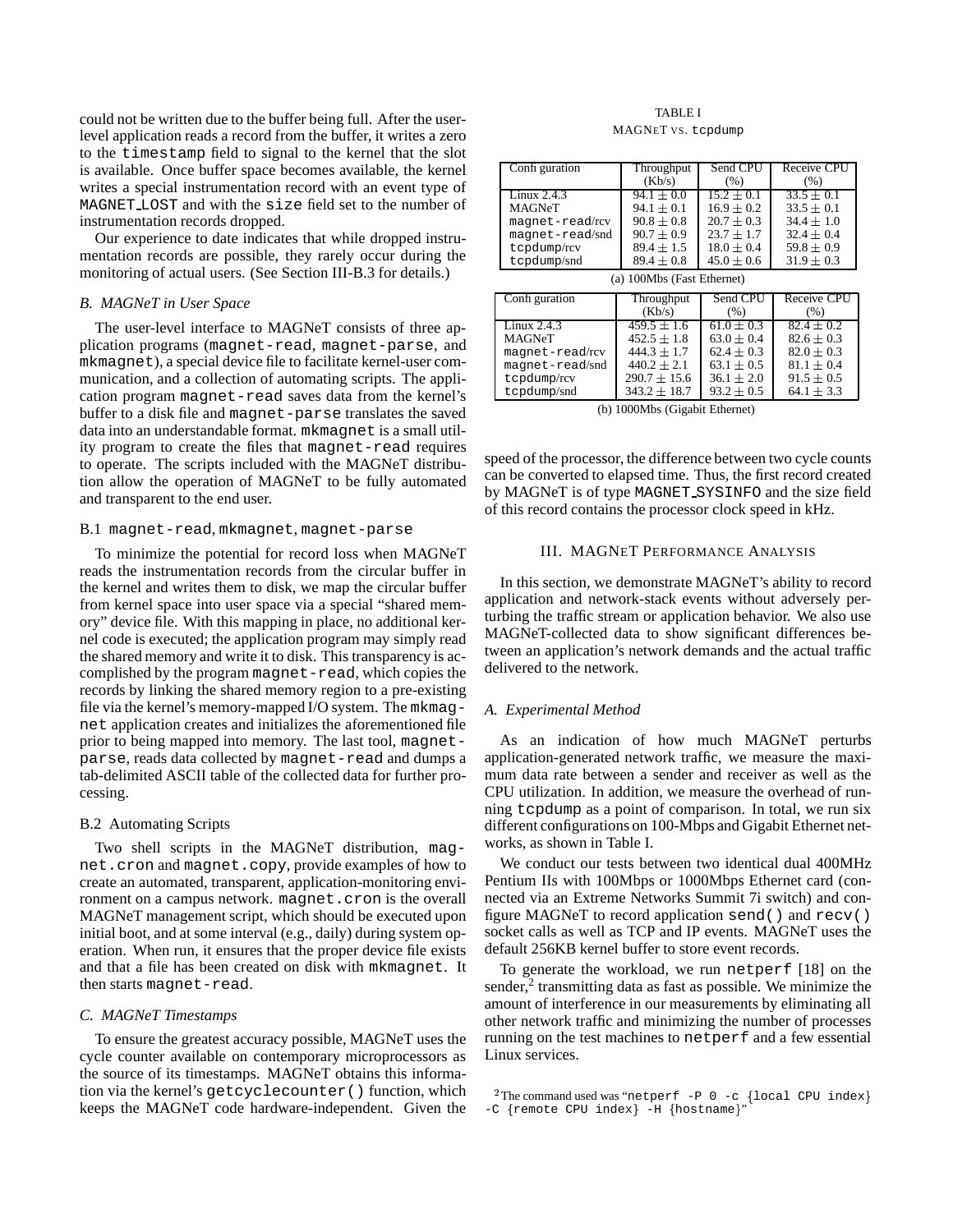

Fig. 4. Percent Reduction in Network Throughput



Fig. 5. Average Percent Increase in CPU Utilization

#### *B. Performance*

While no monitoring system can be completely transparent to the workload being monitored, MAGNeT is designed to have minimal impact on overall network throughput. Table I shows how MAGNeT performs in comparison to tcpdump. Along with the mean, the width of the 95% confidence interval is given. Figures 4 and 5 present this data graphically.

By default (and as used in our experiments), tcpdump stores the first 68 bytes of every packet. Our configuration of MAGNeT, on the other hand, stores 96 bytes for each packet.<sup>3</sup>

### B.1 Network Throughput

The kernel-resident portion of MAGNeT is always executing, regardless of whether information is being saved to disk or not. The first pair of bars in Fig. 4, labeled "MAGNeT," shows only a small penalty when no data is being saved to disk. The next two pairs of bars show that MAGNeT incurs less than a 5% reduction in network throughput when magnet-read runs on either the receiver or sender. Furthermore, the penalty is nearly constant regardless of network speed. In contrast, while tcpdump incurs roughly the same penalty as MAGNeT over 100Mbps networks, the penalty increases to 25%-35% of total throughput at 1000Mbps. Thus, MAGNeT scales better with increasing link speeds than tcpdump.

# B.2 CPU Utilization

Next, we compare MAGNeT's and tcpdump's CPU utilization as reported by netperf. <sup>4</sup> Each bar in Fig. 5 reflects the percentage increase in CPU utilization averaged over both the sender and the receiver. In this case, MAGNeT also performs better than tcpdump, which is not surprising since tcpdump makes system calls from user space (thus incurring a context switch) for every packet while MAGNeT executes primarily within the kernel. What may be surprising is that both MAG-NeT's and tcpdump's overhead appears to decrease when run

on the faster network. This is due to interrupt coalescing, i.e., the network interface cards accumulate several incoming packets before interrupting the CPU. Thus, the average overhead of servicing interrupts is greatly reduced. Had interrupt coalescing been disabled, the average CPU utilization for both MAG-NeT and tcpdump would have increased.

#### B.3 Event Loss

During our testing, analysis of the MAGNeT-collected data revealed that MAGNeT occasionally loses events at high network utilization. For the 100Mbps trials, MAGNeT lost less than than 3.2% of the total events; for the 1000Mbps tests, the loss rate approached 15%. These losses are due to the 256KB circular buffer in the kernel filling before magnet-read is able to drain it.

Two methods exist for reducing the loss rate: (1) increasing the kernel buffer size and/or  $(2)$  reducing the time magnetread waits before draining the kernel buffer. Fig. 6 shows how changing the kernel buffer size or magnet-read delay affects event-loss rate on a 100Mbps network. (Note: All other tests discussed in this paper used MAGNeT's default values for these two parameters  $-256KB$  kernel buffer with magnetread's automatically calculated delay time.)

Increasing the size of the kernel buffer dramatically reduces MAGNeT's potential for event loss, down to virtually no lost events under any network load with a 1MB buffer. However, because this buffer is pinned in memory, a large buffer also reduces the amount of physical memory available to the kernel and applications. We chose 256KB to be the default buffer size to reduce both CPU utilization and physical memory consumed (i.e., to reduce the invasiveness of the monitor).

Another method for reducing event loss entails adjusting the amount of time magnet-read sleeps before draining the kernel buffer. However, shorter sleep times create more work (in terms of CPU usage, and possibly, disk write activity), and thus may interfere with the system's normal use in a production environment.

The default sleep-time is computed as the average amount of time it takes to fill the kernel buffer on a 100Mbps network. This heuristic was chosen because it provides relatively low event-loss rates without significantly impacting the user.

Although MAGNeT's record size is only 24 bytes *per event*, our configuration of MAGNeT instruments the events at each protocol layer in the stack, resulting in four events per packet (or  $24 \times 4 = 96$  bytes per packet).

 ${}^{4}{\rm This}$  version of netperf measures CPU utilization via an "idle" loop in a very low-priority process (which theoretically should only run when the system is otherwise idle).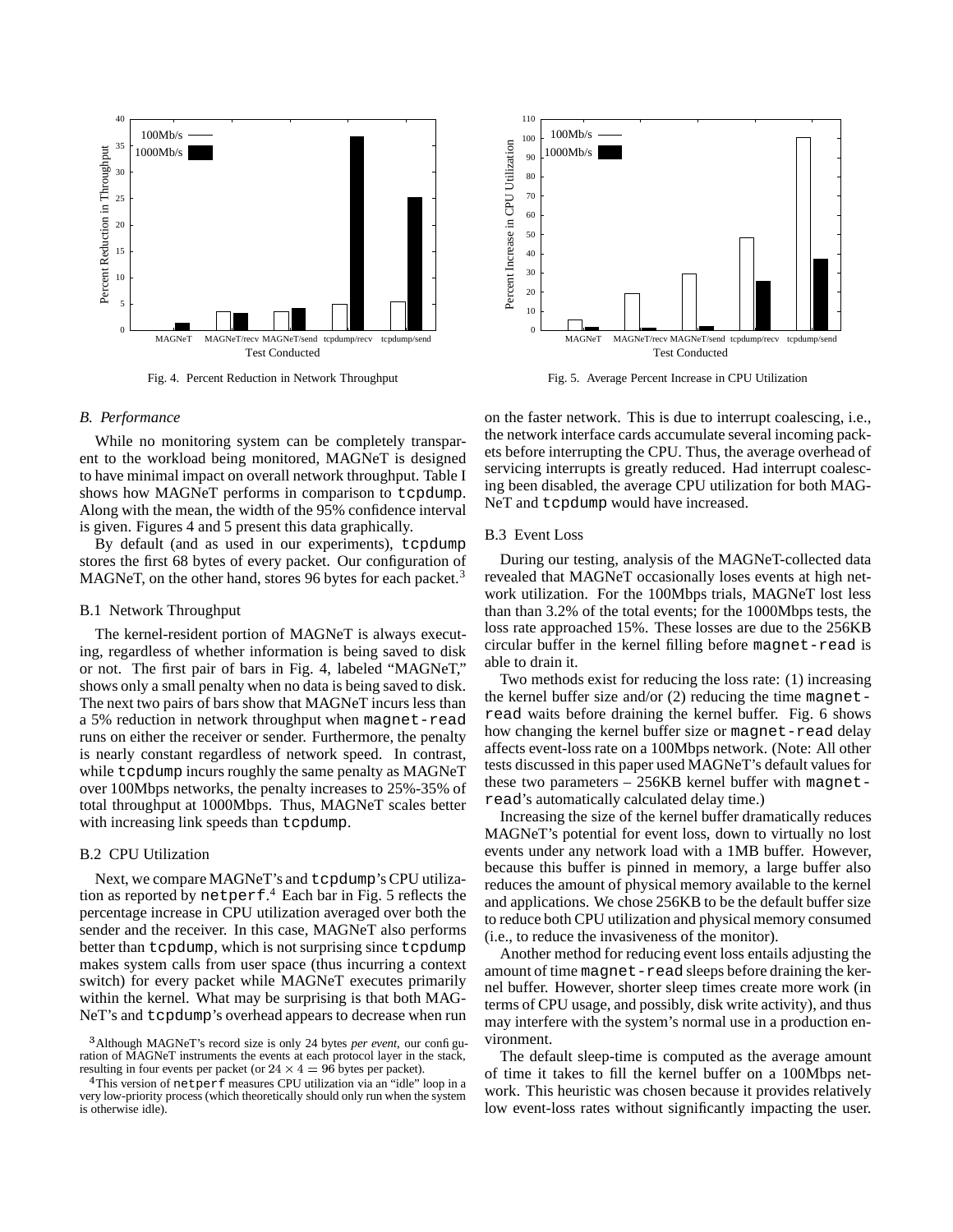

Fig. 6. MAGNeT's Event-Loss Rate, 100Mbs Ethernet



Fig. 7. MAGNeT's Average CPU Utilization, 100Mbs Ethernet

Command-line options are provided in magnet-read to adjust the delay. Fig. 7 shows the increase in average CPU utilization for different sleep times and buffer sizes with MAG-NeT running on the sending machine. While these differences appear minor, even a small decrease in available CPU cycles can have a dramatic effect on application run-time and communication patterns (and thus, increased CPU utilization may result in large perturbations of the monitored traffic).

By comparison, tcpdump also loses information, approximately 15% on a 100Mbps network (for the extreme load conditions of our tests). This loss rate increases rapidly with higher network speeds because tcpdump does no buffering.

In summary, if MAGNeT's loss rate is too high, it can be adjusted to an acceptable level via the mechanisms discussed above; tcpdump lacks such adjustability. For example, to drop MAGNeT's loss rate to 0.5% while using the default 256K buffer, we adjust the magnet-read delay time to 35% of its original value (Fig. 6). According to Fig. 7, this would increase the overall CPU utilization from 53% to 55%. This is still less than the 60% CPU utilization seen with tcpdump.

# *C. Network Perturbation*

From the measurements presented in this section, MAG-NeT clearly performs as efficiently as tcpdump on contemporary networks and more readily scales to higher-speed networks. In addition, by adding CPU cycle-counter code around magnet-add() and relevant areas of magnet-read, we are able to compute the number of cycles, on average, that MAGNeT consumes while recording a single event. This value is of interest in comparison to the minimum interarrival time for packets on the physical network. For instance, on a 100Mbps Ethernet, a 40-byte Ethernet packet — the size of an "empty" TCP packet — will arrive no faster than  $(40 \text{ bytes} *$ 8 bits/byte)/100 Megabits/second = 3.2  $\mu$ sec. Our conservative tests indicate that magnet-add() requires 556 cycles, on average, per recorded event while magnet-read requires 425 cycles. Thus, on our 400-MHz machines, MAGNeT takes  $(556 + 425)$  cycles/ $(40000000$  cycles/second) = 2.4  $\mu$ sec to record a single event. Since this is less time than it takes a minimal TCP packet to arrive or to be sent, the MAGNeT-induced disturbances into the traffic stream should be quite small.

#### *D. Design of* tcpdump *vs. MAGNeT*

The performance numbers in this paper reflect a difference in design philosophies between tcpdump and MAGNeT. tcpdump is a purely user-level, network-inspection tool, which can be (and has been) relatively easily ported to a large number of different operating systems. Thus, many of the design tradeoffs in tcpdump favor portability over pure performance. In particular, libpcap, the packet capture library created for tcpdump and used by other network monitors, such as Coral-Reef, reflects this approach. The exact method used to intercept network packets varies depending on the features available in the root operating system, but it always involves a system call or other facility to cause a switch into kernel mode and a copy of memory from the kernel to the user-level program. This call-and-copy is repeated for every packet traveling across the interface being monitored. At high network speeds, the overhead of copying each individual packet between kernel and user space becomes a significant burden. MAGNeT benefits from having code embedded in the kernel to aggregate multiple network packets into a single space which then is copied in bulk, thus amortizing the cost of the copy over multiple packets. This approach incurs less overhead but is not as portable as libpcap's method.

### IV. MAGNET IN THE REAL WORLD

We initially developed MAGNeT to investigate differences between traffic generated by an application and that same traffic after modulation by the protocol stack, i.e., when the traffic hits the network. Thus far, we have observed many situations where significant differences exist. For instance, Fig. 8 shows a one-second trace of an FTP session that was taken one minute into sending a Linux 2.2.18 kernel bzipped tar file from our facilities in Los Alamos, NM to a location in Dallas,  $TX$  — a trip of 30 hops across the Sprintlink backbone fabric. This graph shows a dramatic difference (in both packet size and inter-packet spacing) between application-generated traffic patterns and the traffic actually delivered to the network.

Network researchers routinely test new network and protocol designs using traces of traffic seen in current networks rather than the real traffic demands of applications. That